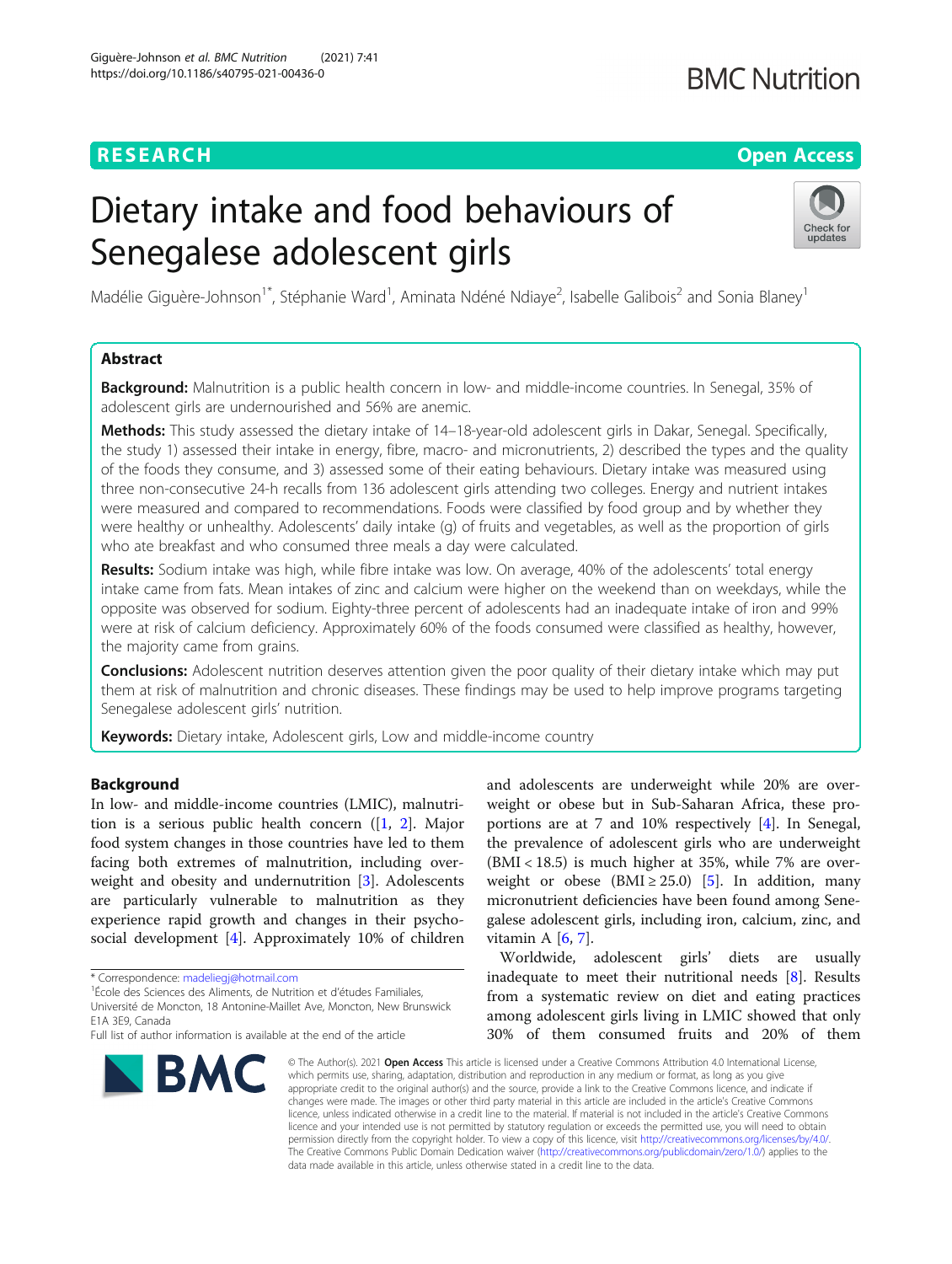consumed vegetables daily [[8\]](#page-9-0). This same study reported that approximately 50% of adolescents consumed carbonated soft drinks at least 2–3 times a week, while 23% ate fast foods, and 78% of them ate salty, fried, and /or sweet foods four to six times a week [[8\]](#page-9-0). Furthermore, results showed that 50% of adolescent girls did not consume three meals per day and that 60% ate lunch outside their home [\[8](#page-9-0)]. These unhealthy eating behaviours do not only put them at risk of overweight or obesity but also increase their risk of nutrient deficiencies.

Despite numerous researchers and international organizations underlining the need to prioritize adolescent nutrition in LMIC [[4,](#page-8-0) [9,](#page-9-0) [10](#page-9-0)], so far, data on dietary intake for this population remain scarce. The United Nations Children's Fund [[4\]](#page-8-0) has also reiterated the need to collect data on adolescents' diets to better understand their eating patterns, as this information is needed to help design appropriate and effective nutrition interventions. Therefore, this study aimed to describe the dietary intake and eating behaviours of adolescent girls aged 14 to 18 years old attending two colleges of the Dakar region in Senegal. Specifically, this study investigated their energy, fibre, macro- and micronutrient intakes, described the types and the quality of the foods they consume, and assessed some key eating behaviours. Also, differences in dietary intakes between weekend days and weekdays were investigated given that adolescents spend a significant amount of their time at school during weekdays [\[11](#page-9-0)], thus exposing them to a different food environment than that of their home.

#### Methods

#### Study design and population

This cross-sectional study was conducted in Dakar, the capital and largest city of Senegal, West Africa. This site was chosen since approximately 20% of all Senegalese girls between 15 and 19 years old were living in the Dakar region in 2017 [[12\]](#page-9-0). Moreover, adolescents living in urban areas in LMIC are at higher risk for the double burden of malnutrition due to major changes in food systems which brought significant shifts in dietary patterns and food consumption [\[13,](#page-9-0) [14\]](#page-9-0).

This study used data that were collected over 8 weeks (January to February 2019) as part of a larger study that investigated psychosocial and environmental factors associated with the consumption of iron-rich foods among adolescents  $[15]$ . The sample size for this larger study was estimated using the Gpower software (version 3.1.9.2), which considered a significance level (α) of 5%, a statistical power of 80%, and a medium effect size of 15% [[16,](#page-9-0) [17\]](#page-9-0). A non-response rate of 5% was considered for the calculation of the final sample size which was estimated at 134. Two colleges were purposively selected in the Greater Dakar Area of the Dakar district. This

district has the largest population in the region and has the most secondary level schools [[18](#page-9-0)]. In each college, all adolescent girls aged 14–18 years old were eligible and invited to participate in the study. Written informed assent and consent were provided respectively by each girl and her parents prior to data collection.

#### Data collection procedures and measures

Food intake and eating behaviours were assessed with three non-consecutive 24-h recalls covering two different weekdays and one weekend day. Each recall was performed by a locally trained research assistant through an interview of approximately 30–45 min with each adolescent girl, in a quiet area in her college. These research assistants ( $n = 17$ ) were recruited and trained in the city of Dakar over 3 days. They were all fluent in Wolof (national language) and had previous experience in health research.

#### Food intake

Based on the 24-h recalls, quantities of foods consumed were estimated using local utensils, bowls, plates, and cups as well as plastic food models or actual foods, when possible. To estimate the nutritional value of homecooked dishes, recipes were recorded from direct observation of three local women while they prepared these dishes. All prepackaged foods listed in the adolescents' food recalls were purchased from street vendors near the colleges to record their nutritional content (from the nutrition facts table). All nutritional data, including water intake, were then entered in the Nutrific Software (version 1.1, 2018, Laval University, Quebec City, Canada). When nutritional information for a specific food was not already available in Nutrific, it was manually added to the software based on the food's nutrition facts table or from the West African Food Composition Table [\[19](#page-9-0)]. As for recipes, each ingredient was manually entered in the software and the nutritional value for a 100 g portion was calculated.

Data generated from the Nutrific software were used to assess adolescents' intakes in energy, fibre, macronutrients (protein, carbohydrates, total fats, monounsaturated fats, polyunsaturated fats, trans fats, and saturated fats), and micronutrients (iron, calcium, zinc, sodium, and vitamins A and C). These nutrients were selected given that previous studies have reported suboptimal intakes among African adolescents [\[7](#page-9-0), [8,](#page-9-0) [12](#page-9-0), [20,](#page-9-0) [21](#page-9-0)]. First, the mean daily intake for energy and each nutrient of interest was calculated for each adolescent. Second, intakes were adjusted for day-to-day variability [\[22\]](#page-9-0). Finally, the estimated average requirement (EAR) cutpoint method was used to determine the prevalence of insufficient intakes for zinc, calcium, vitamins A and C, as per international recommendations [\[23](#page-9-0)–[25\]](#page-9-0). The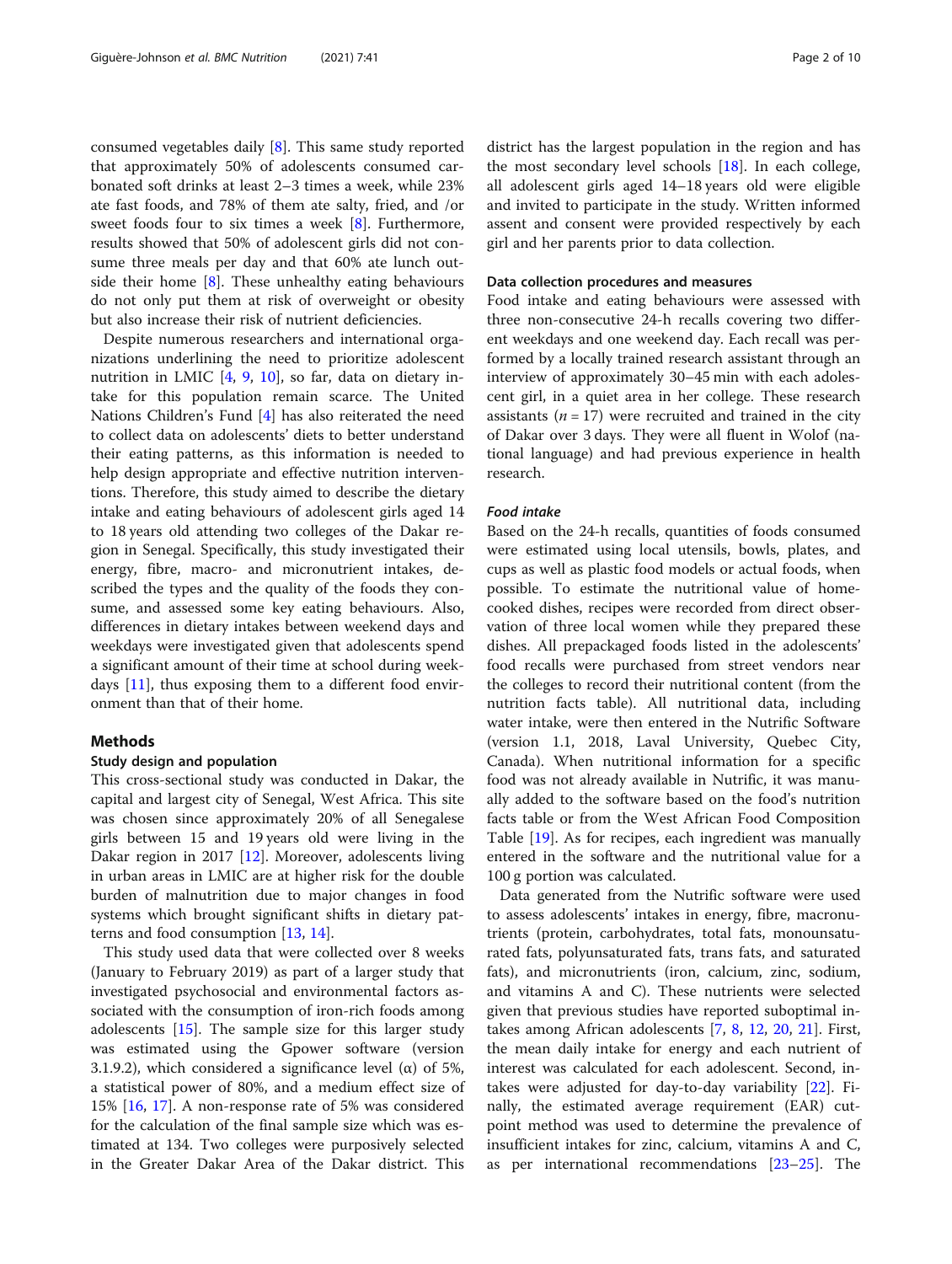proportion of adolescent girls whose intakes were below WHO's recommendations of 25 g for fibre and below the recommended limit of 2 g of sodium per day were calculated  $[26]$  $[26]$ . To assess the probability of inadequate iron intake, the probability approach [\[27](#page-9-0), [28](#page-9-0)] was used considering a diet with 10% of iron bioavailability as recommended by the WHO / FAO / UNU [[25\]](#page-9-0). Proportions of girls with an energy intake below 10% from saturated fats and 1% from trans fats were also estimated [[29\]](#page-9-0). Lastly, proportions of energy intake from each macronutrient (protein, fats, and carbohydrates) were calculated.

In this study, each food consumed was classified into one of the following 14 groups  $[8, 30]$  $[8, 30]$  $[8, 30]$  $[8, 30]$ : 1) fruits, 2) vegetables, 3) grains / roots / tubers, and plantains, 4) milk and dairy products, 5) meat, poultry, and fish, 6) nuts and seeds, 7) eggs, 8) legumes, 9) condiments, 10) fried and salty foods (e.g. chips), 11) sweets (e.g. candy, ice cream, cookies), 12) fast food (e.g. burger, pizza, street foods), 13) sugary drinks, and 14) oils and fats. Mean daily quantities (g) of foods consumed per food group were calculated.

In addition to classifying foods in food groups, they were also classified as healthy or unhealthy. This classification was done based on the steps and criteria used by the New Brunswick's Department of Education and Early Childhood Development's Policy 711 [[31](#page-9-0)] (Table [1](#page-3-0)). In step 1, each food was cross-referenced with the foods listed as "Higher Nutritional Value" or "Lower Nutritional Value" foods. Foods were classified as healthy if they appeared in the "Higher Nutritional Value" list and classified as unhealthy if they appeared in the "Lower Nutritional Value" list. If the food was not listed, criteria enumerated in step 2 were used to classify it a healthy or unhealthy (Table [1\)](#page-3-0). For combined dishes, such as onion sauce, sandwiches, or local stews, the classification was based on the total amount of kilocalories consumed for each dish (Table [1](#page-3-0)). Beverages that were classified as healthy included water, unsweetened milk, and 100% pure fruit or vegetable juice [\[31](#page-9-0)].

#### Eating behaviours

Information obtained through the 24-h recalls was used to identify four main eating behaviours, including eating breakfast, having three meals daily, eating meals outside of the home, and consuming fruits and vegeta-bles daily [\[26](#page-9-0)]. Proportions of adolescents who ate breakfast and who ate three meals on each of the 3 days of data collection were calculated. The number of meals consumed outside of the home per day was also assessed. For this study, a meal had to consist of food from the grains/roots/tubers, andplantains food group (e.g. rice or bread) and at least one other food group. The proportion of adolescents consuming at least 400

g daily of vegetables and fruit [\[26\]](#page-9-0) was also assessed. Finally, the mean daily intake (g) of foods coming from each food group was calculated and compared to the EAT-Lancet reference diet  $[32]$  $[32]$ .

#### Household demographic data

Information on the adolescents' household was collected using a standardized validated questionnaire that has been previously used to conduct national surveys [\[33](#page-9-0)]. The questionnaire was administered through an interview conducted with each adolescent girl's head of household and their spouse, when applicable. For the purpose of this study, the questionnaire was used to gather information on the head of household's gender and education level, and on the number of individuals in the household.

#### Statistical analyses

The normality of the distribution for continuous variables was examined by visual inspection of the probability plots and with the Kolmogorov-Smirnov test. Except for protein and fibre, all other nutrients were log-transformed given that their distribution did not meet normality assumptions [\[27](#page-9-0), [28,](#page-9-0) [34](#page-9-0)]. Descriptive analyses were conducted to assess differences in energy, nutrient, and food intakes between weekdays and weekend days. Data were analyzed using the SPSS software (version 26, IBM Corporation, Armonk, NY, USA). For all analyses, a probability value of 0.05 was considered significant.

All methods were carried out in accordance with relevant guidelines and regulations.

#### Results

#### Characteristics of the participants

A total of 136 adolescent girls (mean age of 15 years  $\pm$ 1.2) participated in the study. They were living in households with a mean size of  $8$  ( $\pm$  3.7) individuals. Heads of households were mostly male (60%) and many had no formal education (41%).

#### Energy and nutrient intake

The mean daily energy intake of adolescents was ap-proximately 2550 kcal (Table [2\)](#page-4-0). Zinc (9 vs 7 mg,  $p =$ 0.019) and calcium (575 vs 488 mg,  $p = 0.006$ ) intakes were higher on weekend days as compared to weekdays. In contrast, sodium intake was higher on weekdays  $(p = 0.013)$ . There was no difference between weekend days and weekdays in mean intakes of energy, protein, fats (including all types of fats), carbohydrates, fibre, vitamins A and C as well as iron. Overall, the greatest proportion of energy came from carbohydrates (48%), followed by fats (40%) and protein (12%). About half of the total fat intake came from monounsaturated fats.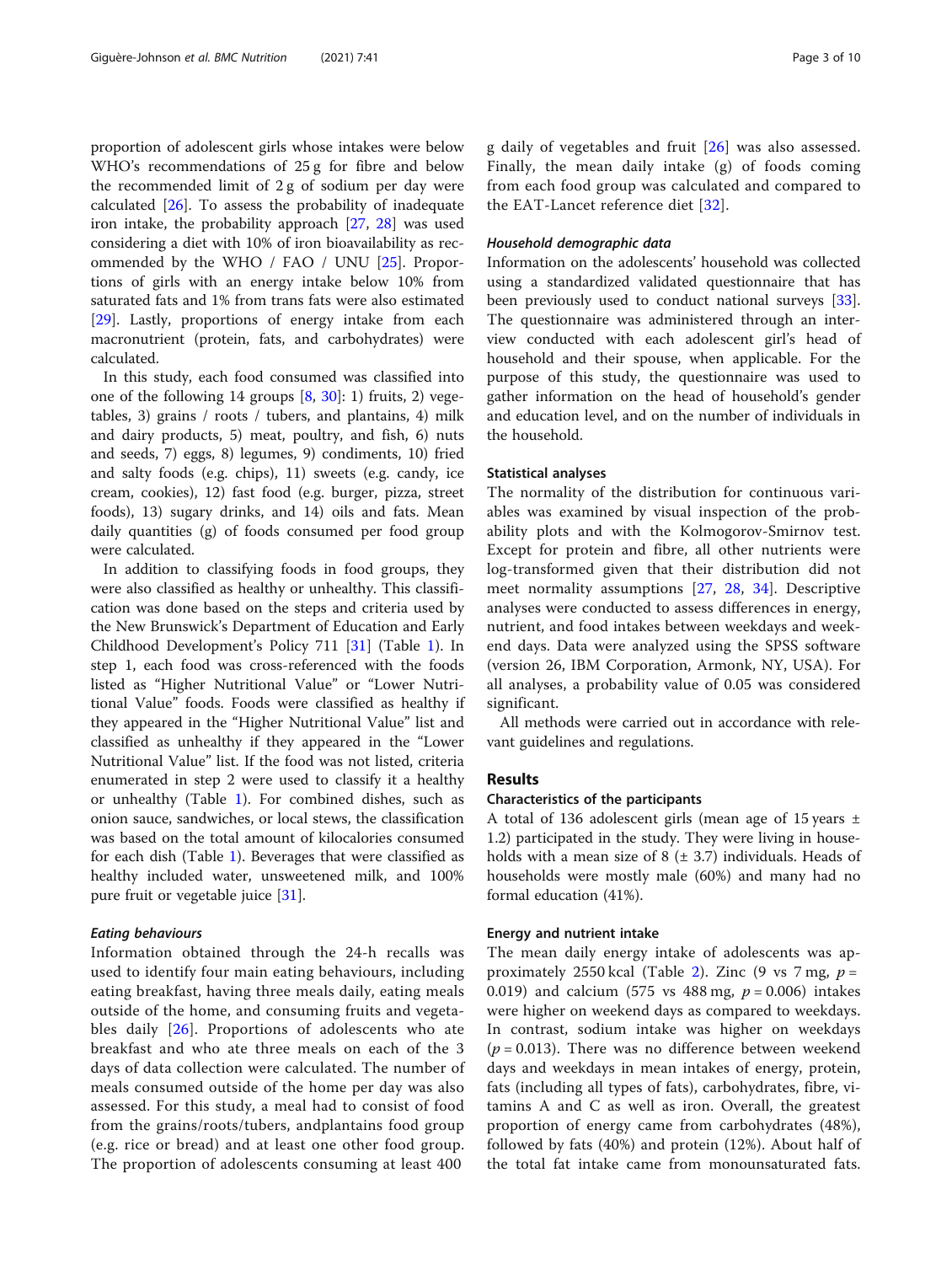<span id="page-3-0"></span>

| Table 1 Steps and criteria to classify foods as healthy or unhealthy <sup>a</sup> |
|-----------------------------------------------------------------------------------|
|-----------------------------------------------------------------------------------|

| Food group                            | Step 1: Food lists                                                                                                                                                                                                                                          | Step 2: Nutrient criteria for healthy<br>foods                                                                                                                                                  |                          |                  |                                                    |
|---------------------------------------|-------------------------------------------------------------------------------------------------------------------------------------------------------------------------------------------------------------------------------------------------------------|-------------------------------------------------------------------------------------------------------------------------------------------------------------------------------------------------|--------------------------|------------------|----------------------------------------------------|
|                                       | Foods with a higher nutritional value                                                                                                                                                                                                                       | Foods with a lower<br>nutritional value                                                                                                                                                         | Saturated<br>fat         | Sodium           | Sugar                                              |
| <b>Fruits</b>                         | Fresh fruit, frozen fruit, canned fruit (packed in juice or light<br>syrup)<br>Apple sauce and other fruit sauces (100% fruit, no added sugar)<br>100% fruit juice                                                                                          | Fruit drinks not containing juice<br>100% pure<br>Fruit cups in gelatin<br>Canned fruit with thick syrup<br>Tart filling prepared<br>Processed fruit snacks (e.g. fruit<br>jelly candies, etc.) | $\leq$ 2 q /<br>serving  | $\leq$ 150<br>mg | None added                                         |
| <b>Vegetables</b>                     | Fresh vegetables, frozen vegetables, canned vegetables,<br>100% vegetable juice                                                                                                                                                                             | Vegetables in batter<br>Fried vegetables<br>Fries - frozen, processed<br>potatoes & potato chips                                                                                                | $\leq$ 2 g /<br>serving  | $\leq$ 150<br>mg | None added                                         |
| Grain products                        | Whole grain flour, enriched white flour, wheat, oat, corn, barley,<br>bulgur, couscous<br>Whole grain bread products - bread, bagel, pita, English muffin,<br>buns, naan, pizza crust<br>Whole grain rice, wild rice, rice<br>Whole grain or enriched pasta | Pastries, croissants, pies<br>Instant noodles/pasta<br>Pre-seasoned & instant rice<br>Canned rice, canned pasta<br>Doughnuts                                                                    | $\leq$ 2 g /<br>serving  | $\leq 250$<br>mg | $\leq 9q$                                          |
| Milk & dairy<br>products              | Milk (2% MF or less)<br>Hard cheese<br>Cottage cheese<br>Plain yogurt<br>Pudding mix prepared with milk                                                                                                                                                     | Commercially prepared<br>milkshake<br>Ice cream<br>Processes cheese slices and<br>spreads                                                                                                       | $\leq$ 3 q/<br>serving   | $\leq$ 180<br>mg | $\leq$ 26 g ( $\leq$ 20 g for<br>milk substitutes) |
| Meat, fish & eggs &<br>legumes        | Chicken, turkey<br>Beef, lean or extra lean ground meat<br>Eggs<br>Fish, seafood &canned fish<br>Legumes (beans, peas, lentils)<br>Tofu, nut butter                                                                                                         | Fried meat, fish, chicken<br>Commercially battered and/or<br>breaded meat, fish, chicken<br>Pepperoni, salami                                                                                   | $\leq 4q/$<br>serving    | $\leq 500$<br>mq | Not applicable                                     |
| Nuts & Seeds                          | Nuts and seeds                                                                                                                                                                                                                                              |                                                                                                                                                                                                 | Not<br>applicable        | None<br>added    | None added                                         |
| <b>Condiments</b>                     | Ketchup, mustard, relish and pickles, mayonnaise, salad<br>dressings, soy sauce, sour cream, hot sauce, cream cheese                                                                                                                                        |                                                                                                                                                                                                 | 1<br>tablespoon teaspoon | 1                |                                                    |
| Dishes (reference<br>amount per kcal) | Entrées made with higher nutritional value ingredients                                                                                                                                                                                                      |                                                                                                                                                                                                 |                          |                  |                                                    |
| 100-199                               |                                                                                                                                                                                                                                                             |                                                                                                                                                                                                 | $\leq 2q$                | $\leq 400$<br>mg |                                                    |
| 200-299                               |                                                                                                                                                                                                                                                             |                                                                                                                                                                                                 | $\leq 3q$                | $\leq 500$<br>mg |                                                    |
| 300-399                               |                                                                                                                                                                                                                                                             |                                                                                                                                                                                                 | $\leq 4q$                | $\leq 500$<br>mg |                                                    |
| $\geq 400$                            |                                                                                                                                                                                                                                                             |                                                                                                                                                                                                 | $\leq$ 5 g               | $\leq 700$<br>mg |                                                    |

<sup>a</sup>New Brunswick's Department of Education and Early Childhood Development, 2018

The proportion of energy intake from trans fats was below 1% for all girls, while 4 out 10 adolescents had a percentage of energy intake from saturated fats that was below 10%. No differences were observed between weekend days and weekdays in the proportions of energy from each macronutrient.

Proportions of adolescents for whom vitamin A and C intakes were below the EAR were 23 and 54% respectively, while 100, 82, and 55% of them had intakes below the EAR for calcium, iron, and zinc respectively (Table [2](#page-4-0)). Two-thirds of adolescent girls had sodium intakes that were above the international recommendation of 2 g and more than 95% had intakes below the recommendation of 25 g of fibre.

#### Food intake

Overall, 727 g (SD  $\pm$  263) of healthy and 487 g (SD  $\pm$  286) of unhealthy foods were consumed by adolescents daily (Fig. [1](#page-4-0)), which represent 60 and 40% of their total food intake respectively. There were no significant differences in mean intakes of the total quantity of healthy or unhealthy foods between weekend days and weekdays. However, more healthy foods were consumed on weekend days, weekdays, and overall  $(p = 0.000)$ . Approximately 70% (504 g) of the total amount of healthy foods came from grain products (Table [3](#page-5-0)). White rice and white bread represented 37 and 10% of all grain products consumed, respectively (results not shown). Foods from the meat/poultry, andfish and eggs food groups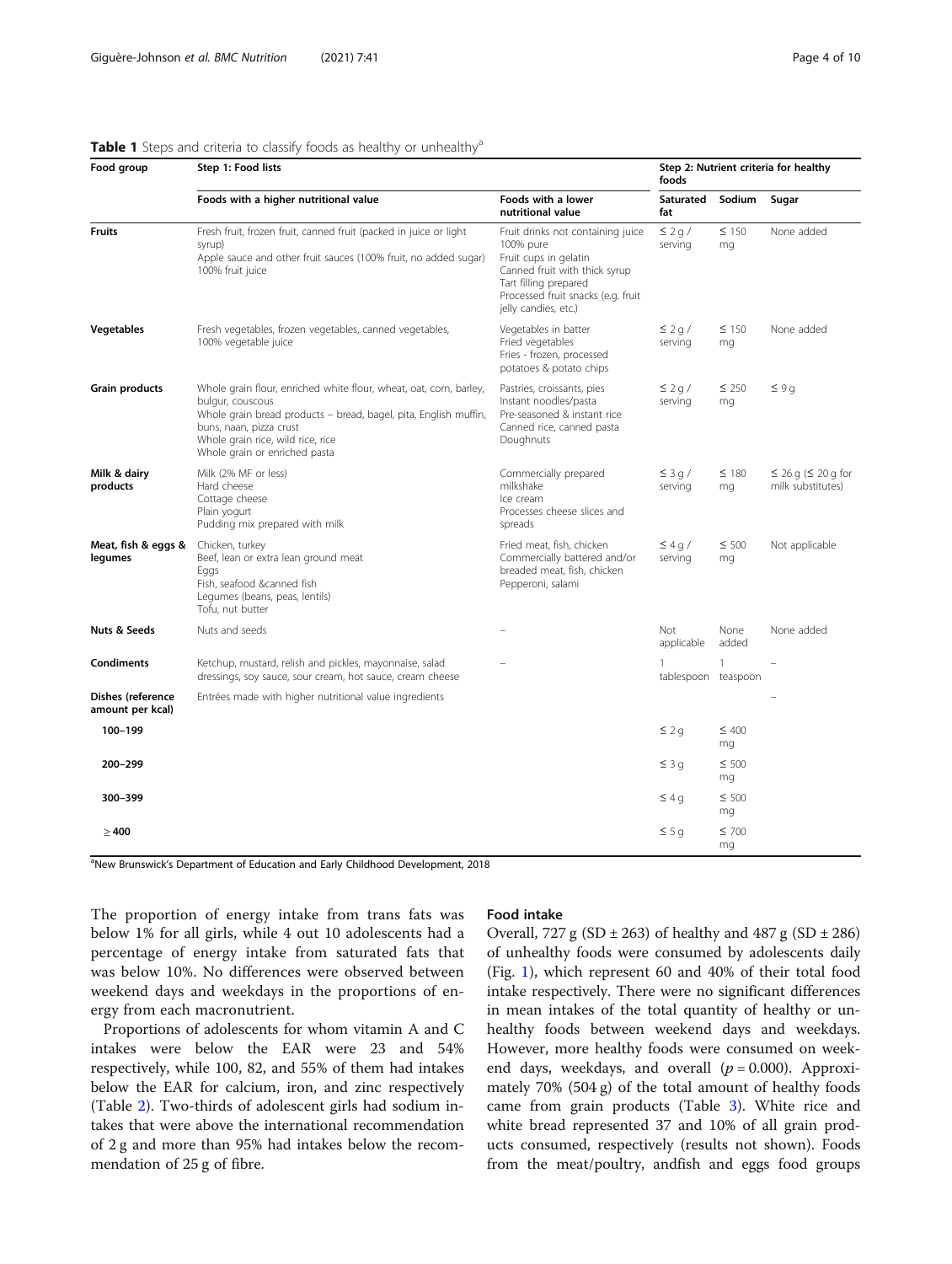<span id="page-4-0"></span>

| <b>Table 2</b> Mean (± SD) energy and nutrient intake on weekdays ( $N = 272$ ) and weekend days ( $N = 136$ ) and proportion (%) of the |  |
|------------------------------------------------------------------------------------------------------------------------------------------|--|
| population under the Estimated Average Requirements (EAR) or international recommendations                                               |  |

| <b>Nutrients</b>         | Mean $\pm$ SD      | % < EAR /          |                     |                        |  |
|--------------------------|--------------------|--------------------|---------------------|------------------------|--|
|                          | Overall            | Weekdays           | Weekend days        | <b>Recommandations</b> |  |
| Energy (kcalories)       | $2538 \pm 1144$    | $2540 \pm 940$     | $2560 \pm 1082$     | ND <sup>b</sup>        |  |
| Protein (q)              | $67.2 \pm 28.7$    | $97.8 \pm 45.9$    | $102.9 \pm 53.6$    | <b>ND</b>              |  |
| Fats $(q)$               | $121.8 \pm 96.2$   | $119.3 \pm 78.4$   | $112.9 \pm 87.4$    | <b>ND</b>              |  |
| Monounsaturated fats (q) | $58.9 \pm 57.7$    | $60.0 \pm 60.8$    | $56.8 \pm 51.1$     | ND.                    |  |
| Polyunsaturated fats (q) | $25.7 \pm 20.2$    | $26.4 \pm 21.3$    | $24.3 \pm 17.8$     | <b>ND</b>              |  |
| Trans fats (q)           | $0.44 \pm 0.61$    | $0.45 \pm 0.65$    | $0.44 \pm 0.50$     | 100                    |  |
| Saturated fats (q)       | $30.9 \pm 20.7$    | $30.7 \pm 21.5$    | $31.4 \pm 19.2$     | 43.3                   |  |
| Carbohydrates (q)        | $300.7 \pm 112.6$  | $296.6 \pm 93.1$   | $307.9 \pm 111.9$   | <b>ND</b>              |  |
| Fibre $(q)$              | $15.3 \pm 7.2$     | $15.8 \pm 5.8$     | $14.8 \pm 7.6$      | 98.5                   |  |
| Iron (mg)                | $9.8 \pm 4.8$      | $10.0 \pm 3.7$     | $9.4 \pm 5.2$       | 82.7                   |  |
| $Zinc$ (mg)              | $7.7 \pm 4.9$      | $7.2 \pm 3.3^a$    | $8.6 \pm 5.8$       | 55.1                   |  |
| Calcium (mg)             | $518.4 \pm 297.9$  | $488.0 \pm 239.3a$ | $574.8 \pm 277.8$   | 99.3                   |  |
| Vitamin A (ug RE)        | $729.5 \pm 1415.3$ | $996.8 \pm 1071.7$ | $1066.7 \pm 1410.4$ | 22.8                   |  |
| Sodium (q)               | $2.25 \pm 1.00$    | $2.33 \pm 0.83a$   | $2.09 \pm 0.86$     | 39.7                   |  |
| Vitamin C (mg)           | $76.5 \pm 262.7$   | $84.6 \pm 222.1$   | $58.9 \pm 63.4$     | 54.4                   |  |

andicates a significant difference ( $p < 0.05$ ) of means between weekdays and weekend days<br>has body weight was not recorded, proportions of adolescent girls below EAR / recommence

<sup>b</sup>As body weight was not recorded, proportions of adolescent girls below EAR / recommendations for energy, protein, carbohydrates and fats could not be determined (ND)

accounted for 14% (100 g) of total intake, fruits accounted for 7% (51 g), and vegetables accounted for 4% (32 g). Fast foods accounted for  $31\%$  (150 g) of the total amount of unhealthy foods consumed, followed by sweets at 29% (139 g) and sugary drinks at 27% (129 g). The mean daily consumption of plain water was 693 ml. There were no differences in food group intakes between weekend days and weekdays.

When compared to the EAT-Lancet reference for a healthy diet, descriptive analyses showed that the mean daily consumption of adolescent girls was greater than the reference values for grain products (504 vs 232 g,  $p = 0.000$ ) and meat/poultry, and fish (90 vs 71 g,  $p =$ 0.000). In contrast, consumption of legumes (20 vs 100 g,  $p = 0.000$ ), milk and dairy products (20 vs 250 g,  $p =$ 0.000), eggs (10 vs 13 g,  $p = 0.007$ ), and fruits and

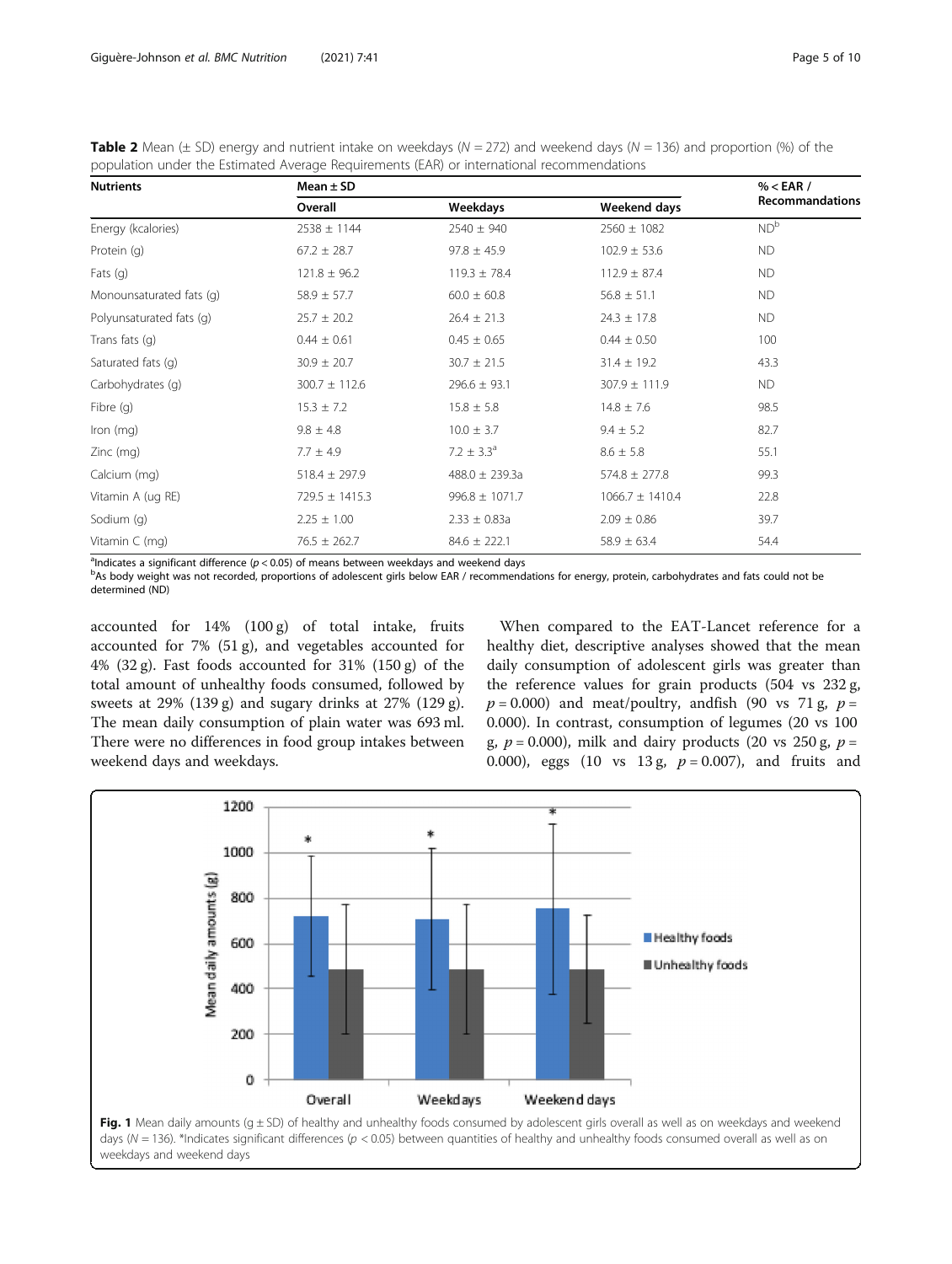<span id="page-5-0"></span>

| Table 3 Mean ± SD daily amounts (g) of food consumed by adolescent girls overall and on weekdays and weekend days by food |  |  |  |  |  |
|---------------------------------------------------------------------------------------------------------------------------|--|--|--|--|--|
| group $(N = 136)$                                                                                                         |  |  |  |  |  |

| Food groups                       | Mean $\pm$ SD (g / day) |                |                |  |  |
|-----------------------------------|-------------------------|----------------|----------------|--|--|
|                                   | Overall                 | Weekdays       | Weekend days   |  |  |
| Grains, roots, tubers & plantains | $504 \pm 212$           | $492 \pm 239$  | $533 \pm 311$  |  |  |
| Fast foods                        | $150 \pm 90$            | $150 \pm 100$  | $150 \pm 145$  |  |  |
| Sweets                            | $139 \pm 115$           | $144 \pm 134$  | $128 \pm 162$  |  |  |
| Sugary drinks                     | $129 \pm 126$           | $125 \pm 142$  | $136 \pm 175$  |  |  |
| Meat, poultry & fish              | $90 \pm 48$             | $90 \pm 56$    | $90 \pm 91$    |  |  |
| Oil & fats                        | $57 \pm 57$             | $56 \pm 69$    | $58 \pm 94$    |  |  |
| Fruits                            | $51 \pm 77$             | $49 \pm 89$    | $52 \pm 91$    |  |  |
| Vegetables                        | $32 \pm 44$             | $32 \pm 57$    | $31 \pm 64$    |  |  |
| Legumes                           | $20 \pm 38$             | $22 \pm 55$    | $16 \pm 39$    |  |  |
| Milk & dairy products             | $20 \pm 31$             | $17 \pm 34$    | $25 \pm 59$    |  |  |
| Eggs                              | $10 \pm 15$             | 9 ± 18         | $10 \pm 23$    |  |  |
| Fried & salty foods               | $8 \pm 17$              | 7 ± 14         | $11 \pm 46$    |  |  |
| Condiments                        | $4 \pm 17$              | $5 \pm 25$     | $2 \pm 6$      |  |  |
| Water (ml)                        | $693 \pm 312$           | $677 \pm 330$  | $724 \pm 456$  |  |  |
| All foods (except water)          | $1213 \pm 359$          | $1197 \pm 433$ | $1243 \pm 458$ |  |  |

vegetables (83 vs 423 g,  $p = 0.000$ ) was lower than the EAT-Lancet reference values.

#### Eating behaviours

Two-thirds (65%) of adolescents ate breakfast, 65% had three meals daily and 93% consumed at least one meal outside their home each day. On average, only 5% of them consumed more than 200 g of fruits per day and none consumed more than 300 g of vegetables.

#### **Discussion**

This is the first study to provide a comprehensive overview of the dietary intake of adolescent girls living in the Dakar region, Senegal. Although healthy foods represented more than half of their total dietary intake, on average, their daily consumption of unhealthy foods, as well as their intakes of fats and sodium, were high. Differences in weekday and weekend dietary intakes were also noted. Specifically, mean intakes of calcium and zinc were higher on the weekend than on weekdays, while the opposite was observed for sodium. Our findings also show that while intakes of healthy foods were higher than that of unhealthy foods, fibre, iron, and calcium intakes remained inadequate while intakes of other nutrients such as zinc and vitamins A and C appeared to be sufficient. Most of the healthy foods consumed by adolescent girls came from the grains / tubers/ roots, and plantains food group. The adolescents also consumed moderate amounts of foods from the meat/ poultry, andfish and egg groups but low amounts of milk

and dairy products. The daily consumption of fruits and vegetables was also below WHO's recommendation. Despite eating foods from a variety of food groups, the daily consumption of foods among adolescent girls did not generally meet the recommended EAT-Lancet reference for a healthy diet. Nevertheless, some positive behaviours were observed in the majority of adolescent girls such as drinking water, eating three meals a day, and having breakfast.

#### Energy and nutrient intake

In our study, adolescents consumed an average of approximately 2550 kcal per day, which is in line with the estimated energy requirements for girls in this age group, regardless of physical activity level. Energy requirements for adolescents aged between 14 and 17 years old vary from 2075 kcal (considering a low level of physical activity) to 2875 kcal (high level of physical activity) [\[35](#page-9-0)]. In contrast, a study among children and adolescents (5–19 years old) conducted in 2010 in the Dakar region found that the mean daily energy intake was 1400 kcal  $[21]$  $[21]$ . This difference in energy intake may be partially explained by the inclusion of both children and adolescents in Fiorentino et al.'s study. These differences may also reflect a change in food behaviours among adolescents due to the increase in the number of street food and fast food outlets in the Dakar region over the past decade [[36\]](#page-9-0). However, our results are similar to Dapi et al.'s findings who reported a mean daily energy intake of 2297 kcal among adolescent girls  $(n = 119)$  living in urban Cameroon [[36](#page-9-0)].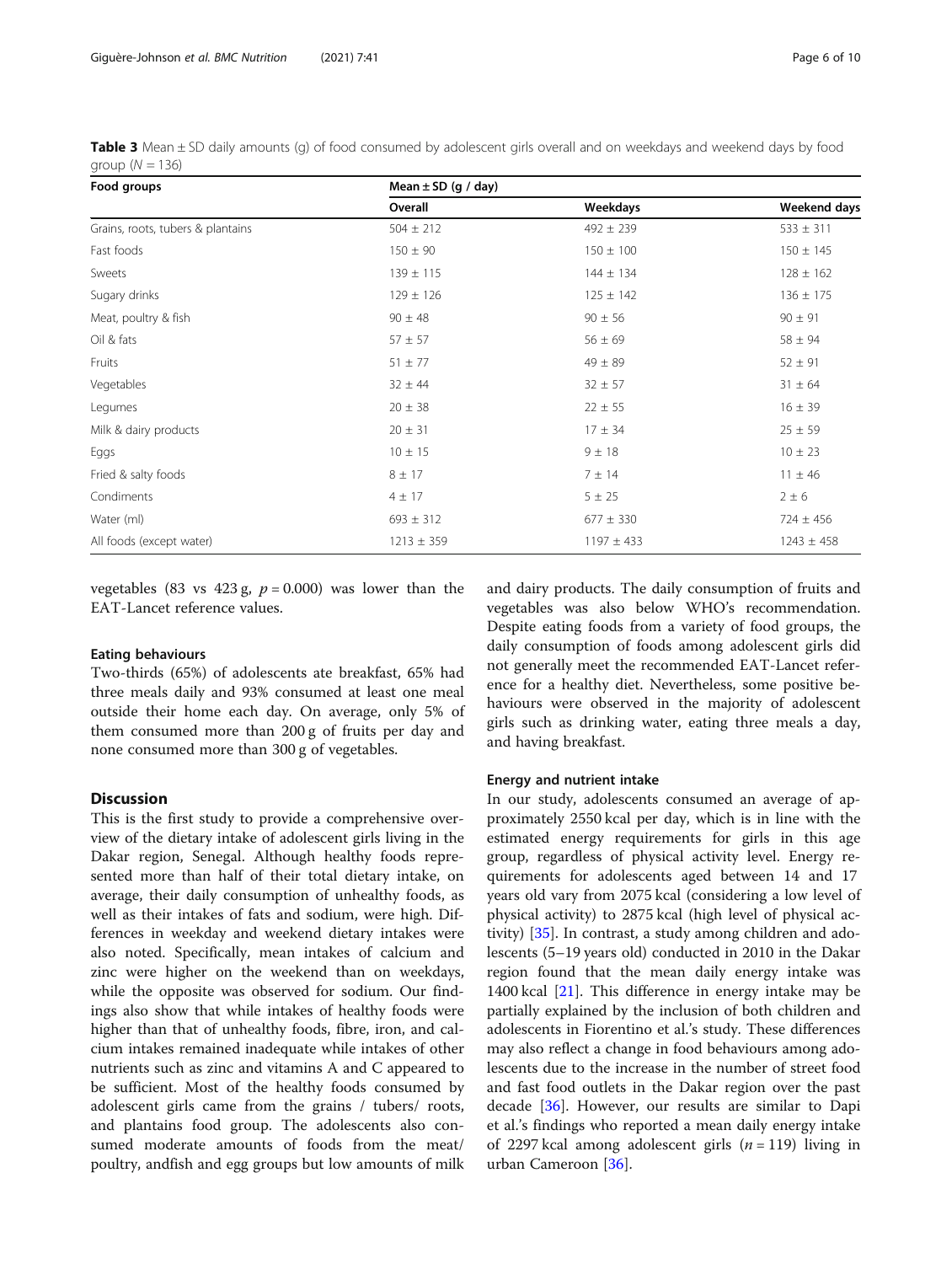In terms of macronutrient intakes, the most concerning finding was that adolescents in our study consumed, on average, 110 g of fats per day. These findings are well above those of Keats et al. [[8](#page-9-0)] who reported that the mean daily intake of fats was 36 g among 15–19-year-old adolescent girls living in Africa. Our findings are also slightly higher than those reported by Dapi et al. [\[37](#page-9-0)] and Napier & Hlambelo [[38\]](#page-9-0) who found that adolescent girls in urban Cameroon consumed 70 g of fat [[37\]](#page-9-0) and those in South Africa consumed 75 g [\[38](#page-9-0)]. Also, about 40% of the total daily calories consumed by adolescents in our study came from fats, a proportion that is slightly higher than the 30% reported by Fiorentino et al. [\[21](#page-9-0)] and Dapi et al. [[37\]](#page-9-0) as well as the 34% observed in Napier et al.'s [\[38](#page-9-0)] study [\[38](#page-9-0)]. The proportion of the total energy intake from saturated fats was also above WHO's recommendation of 10% [[29\]](#page-9-0) for the majority of adolescent girls. This high intake of saturated fats may be related to our finding that 78% of girls reported eating fast foods daily, with a mean intake of 150 g per day, as these tend to contain high quantities of saturated fats. These findings are worrisome as an excessive intake of fats, particularly in saturated fats, increases adolescents' risk of becoming overweight or obese and of developing chronic diseases in adulthood, such as cardiovascular diseases [\[39](#page-9-0)]. However, it must also be noted that monounsaturated and polyunsaturated fats accounted for approximately 70% of the adolescents' fat intake. This finding is encouraging as consuming foods that are rich in monounsaturated and polyunsaturated fats, such as canola oil and olive oil, have been found to have beneficial effects on lipid profile and blood pressure, and to reduce inflammation and oxidative stress [\[40](#page-9-0), [41](#page-9-0)].

On average, adolescents in our study had an intake of only 15 g of fibre per day, which is well below the recommended daily intake of 25 g [\[26](#page-9-0)]. It is also well below the 30 g previously observed among adolescent girls in urban Cameroon [\[37](#page-9-0)] although similar to the intake (17 g) reported by Napier & Hlambelo [\[38\]](#page-9-0) in South Africa. In fact, 98% of adolescents had insufficient intakes of fibre, which is slightly higher than the proportion (88%) reported by Fiorentino et al. [[21](#page-9-0)]. Our findings may be partially explained by the low intake of fruits and vegetables. Similar to previous findings [[4](#page-8-0), [8\]](#page-9-0), only 46% of adolescent girls consumed fruits and vegetables every day. Therefore, promoting fruits and vegetables is important, not only to provide essential micronutrients to their diet but also to increase their intake of fibre.

As previously mentioned, iron deficiency in LMIC has been well documented, and our findings add to this body of literature. In our study, the average daily iron intake was 10 mg, which is well below the recommended daily

nutrient intake of 30 mg for a diet with 10% bioavailable iron [[25](#page-9-0)]. Among our sample, 82% of the adolescent girls were at risk of inadequate iron intakes, as compared to Fiorentino et al.'s study which reported that 55% of children and adolescents had insufficient iron intakes. Among adolescent girls, Dapi et al. [[37\]](#page-9-0) estimated that approximately 50% of them had iron intakes that were below the EAR. In our study, the high proportion of adolescent girls who were at risk of inadequate iron intakes may be attributed to the moderate consumption of iron-rich foods from the meat/poultry and, fish and eggs groups. The mean daily average intake of foods from these two groups combined was only 100 g. It is worth noting that there were large variations in intakes of these foods. For example, only 14% of adolescent girls reported having consumed eggs over the 3 days while 50% reported eating, on average, more than 90 g of meat/ poultry and, fish during the same period. Our findings may also be partially explained by the iron bioavailability reference used in this study. Specifically, to estimate the prevalence of insufficient iron intake, a diet with 10% of iron bioavailability was considered as the reference in our study, as recommended by WHO / FAO / UNU [[25\]](#page-9-0). However, adolescents in our study may have had a diet that more closely resembled that of a western diet with a 15% iron bioavailability given that the mean intake of iron-rich foods was around 100 g. When considering such a diet, 50% of adolescent girls would have an insufficient iron intake. This proportion would be similar to that of Fiorentino et al. [[21\]](#page-9-0) who used 18% of iron bioavailability as a reference to estimate the proportion of insufficient iron intake among urban Senegalese school-aged children and adolescents. Nevertheless, adolescents are likely at risk for iron-deficiency and iron deficiency anemia which are both the leading causes of adolescent disability-adjusted life years among girls aged  $10-19$  [\[4](#page-8-0)].

Compared to Fiorentino et al. [[21](#page-9-0)] who found that 79% of children and adolescents (10–17 years old) had insufficient intakes of vitamin A, this proportion was only 23% in our study. While lower than Fiorentino et al.'s [\[21](#page-9-0)] findings, this proportion is in line with Dapi et al. [[37](#page-9-0)] who found that only 18% of adolescent girls in urban Cameroon had insufficient intakes of vitamin A [[37\]](#page-9-0). Despite a limited consumption of vegetables (which are rich sources of vitamin A), our finding was not surprising considering the frequent use of vegetable oil, which contains 200 μg RE of vitamin A  $/$  100 g, which is used for cooking local dishes. Moreover, oil fortification with vitamin A became mandatory at the end of 2009 [[42\]](#page-9-0), which was a few months before Fiorentino et al.'s study was undertaken. This may also explain the difference between their results and ours. Additionally, in our study, some  $(n = 8)$  adolescents benefited from dishes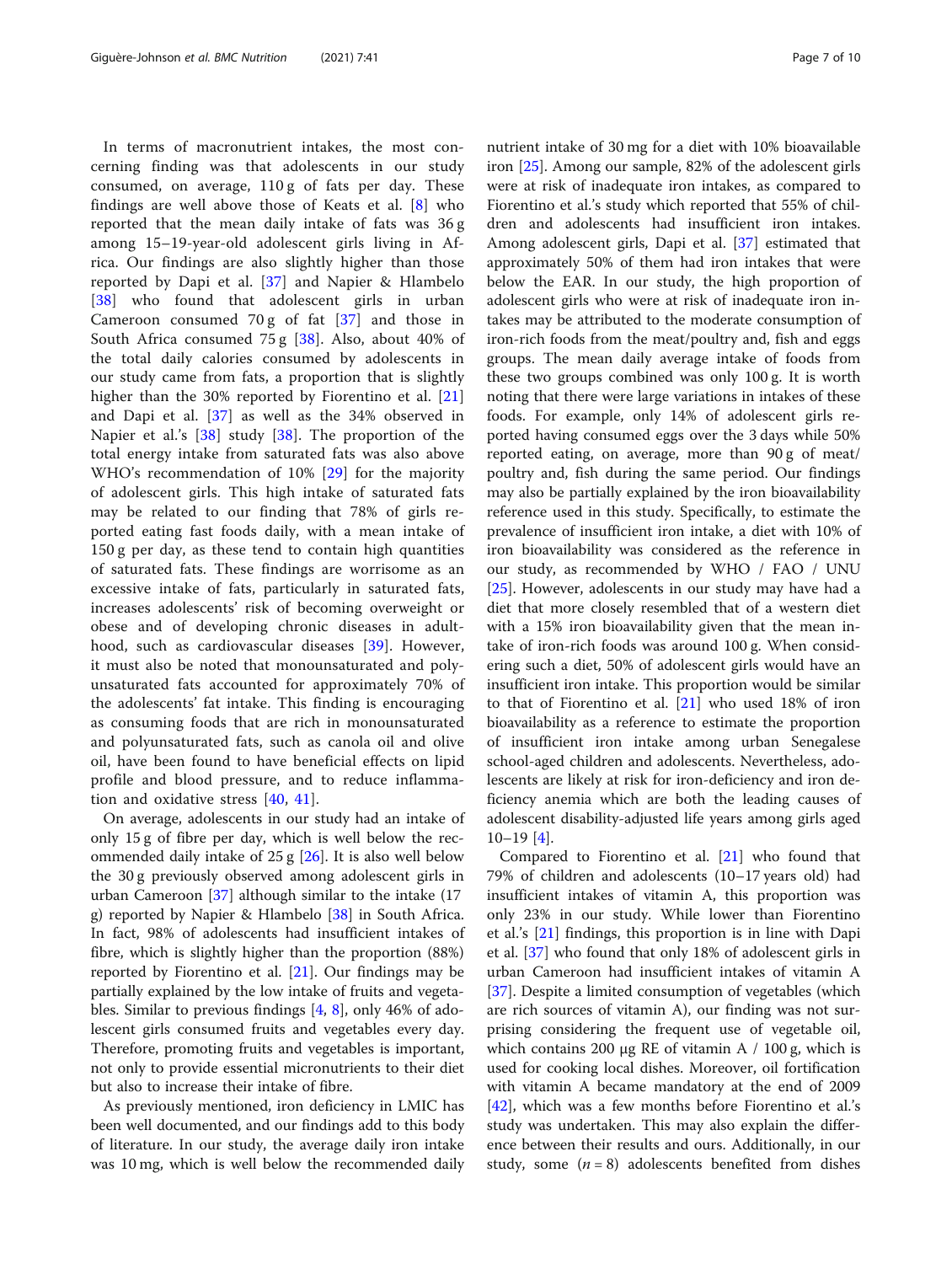prepared with red palm oil which is an excellent source of vitamin A. In fact, the mean daily consumption of oils and fats in our group was  $57 g (\pm 92 g)$  which provides an intake of approximately 114 μg RE. The significant consumption of fortified oils by adolescents may also have contributed to the high energy intake from fats.

Results from our study showed that 54% of adolescents had inadequate intakes of vitamin C, as compared to 53% in Fiorentino et al.'s study and 35% in Dapi et al.'s study. As with fibre, this finding is most likely due to the low consumption of fruits and vegetables, which are the main sources of vitamin C.

Zinc intakes appeared to be adequate to meet adolescents' nutritional requirements. While foods that are rich in zinc, such as meat, poultry, and fish, are often also rich sources of iron, our study found that 55% of adolescents had a zinc intake that was below international recommendations, as compared to 24% for iron. Therefore, it is likely that other food sources of zinc contributed to adolescents' intake, such as grains products (which includes millet), legumes (such as "niebe"), and dairy products.

Similarly to iron, calcium intake was problematic as almost all adolescent girls had an insufficient intake. This finding is similar to those of Fiorentino et al. [\[21](#page-9-0)] and Dapi et al. [[37](#page-9-0)]. The low consumption of milk and dairy products may explain this finding which has also been reported in South Africa by Napier & Hlambelo [\[38\]](#page-9-0). This situation is concerning as it may jeopardize adolescent growth and increase the risk of osteoporosis later on in life.

The mean sodium intake on weekend days and weekdays was well above the 2 g limit recommended by WHO & FAO [[26](#page-9-0)]. Two-thirds of adolescents had intakes that exceeded this threshold. Similar to fat intake, the high sodium intake may be attributed to the consumption of fast foods and some condiments. Also, 93% of adolescents were having at least one meal outside their home, which was usually lunch during school days. This may partially explain the higher sodium intake during weekdays. This meal most often consisted of a sandwich prepared with white bread (the French baguette) and onion sauce (prepared with bouillon cubes which contain large amounts of sodium), to which meat, green peas, French fries, or canned mackerel were added. This excessive and chronic intake of foods and dishes rich in sodium is particularly worrisome given the increased risk for hypertension later in life [[43\]](#page-9-0).

#### Eating behaviours

Despite there being differences in zinc, calcium, and sodium intakes between weekend days and weekdays, no differences were observed for food groups. It is possible that the slight (although not significant) increases in consumption of cereal, milk, dairy products, and condiments were enough to impact these intakes. This could have lead to statistically significant differences for those nutrients but not for food groups.

Our findings showed that grains / roots / tubers and, plantains were the main food group consumed by adolescent girls and that rice was the most consumed food in this group. This finding is not surprising as rice is the staple food in Senegal. It was not uncommon for large quantities of white rice (up to 750 g per meal) and white bread (up to 100 g of the "French baguette") to be eaten either at lunch and/or dinner, daily. Given the large quantities of grain-based dishes consumed, these foods contributed a significant amount of calories to the adolescents' diet. It is worth noting that both rice and plain white bread were both categorized as healthy foods in our study. Therefore, it is very likely that these foods contributed to our finding that adolescent girls consumed more healthy than unhealthy foods. This said, using fibre content as an additional criterion to classify foods may have provided a better picture of the quality of healthy foods that were consumed.

Recent UNICEF data [\[4](#page-8-0)] revealed that worldwide, 42% of adolescents in LMIC consumed carbonated soft drinks at least once a day. Consumption of sugary drinks was also common in our study, with 25% of adolescents interviewed reporting that they consumed sugary drinks daily. High consumption of sugary drinks has been identified as problematic, not only because of the high content of sugar but also because of the possibility of them replacing more healthy beverages such as water and milk. Only 2% of adolescents in our study consumed milk and dairy products daily, which is similar to findings from Keats et al.'s review [\[8](#page-9-0)] that showed that only 6% of African adolescents consumed milk and dairy products daily. This said plain water was still the beverage of choice among adolescents in our study.

It is important to note that our study did find that adolescents were engaging in some healthy behaviours, such as having breakfast, eating three meals a day, and drinking plain water. Moreover, while most were having breakfast and eating three meals a day, these were often taken outside the home. Therefore, these meals may have been of lower nutritional quality [[44\]](#page-9-0).

Lastly, the dietary pattern of adolescent girls participating in our study was very different from that of the EAT-Lancet reference for a healthy diet. For example, their diet was high in refined grains and processed foods including sweets. Adolescent girls should be encouraged to adopt the EAT-reference for a healthy diet as it could help prevent malnutrition and chronic diseases while also preventing environmental deterioration and human death [\[32](#page-9-0)].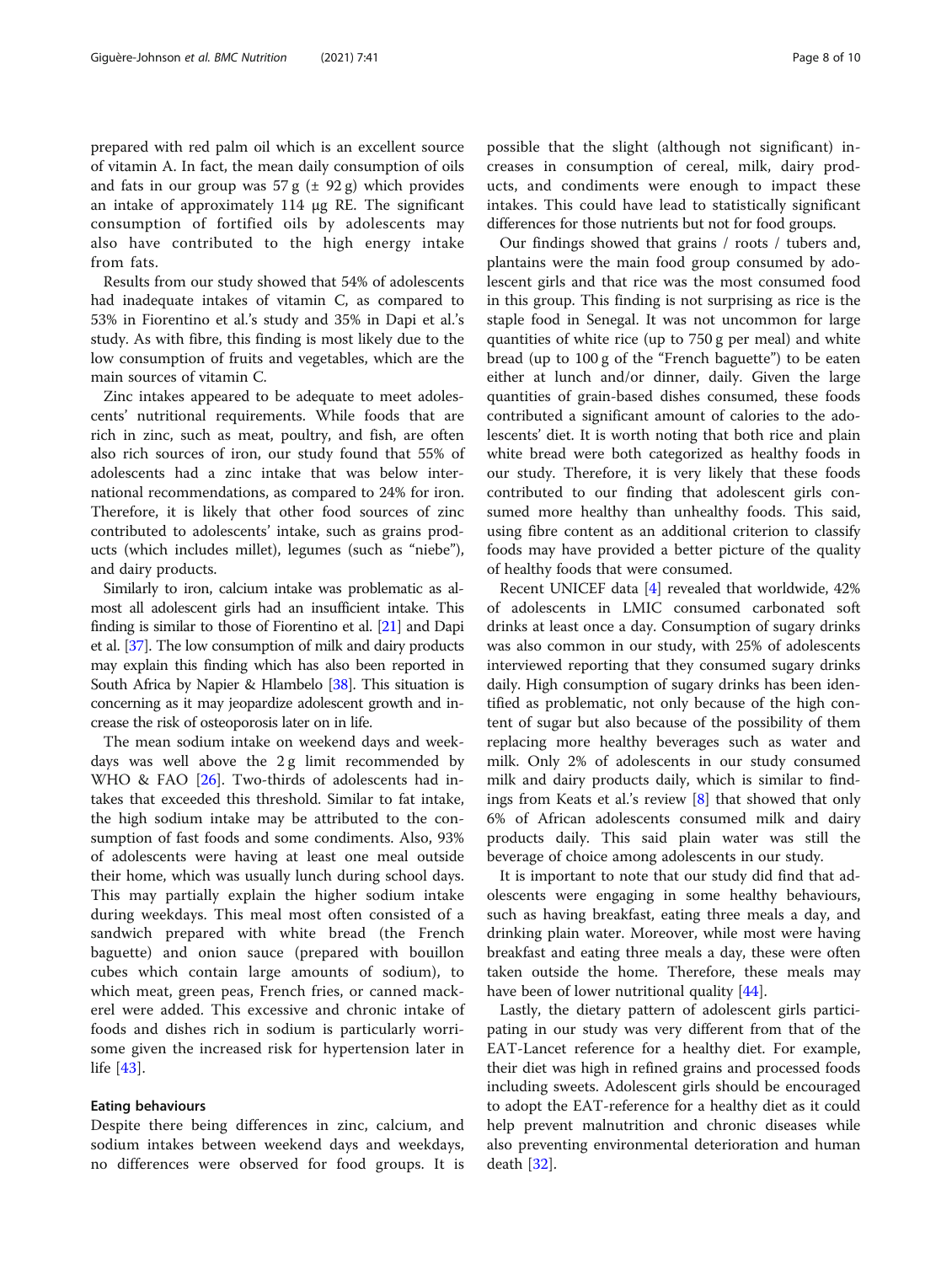#### <span id="page-8-0"></span>Strengths and limitations

Our study has several strengths. First, this is the first study to describe, in a comprehensive manner, the energy, nutrient, and food intake of adolescent girls living in an LMIC as well as differences in their dietary intakes between weekend days and weekdays. It also provides valuable information on the quality of adolescents' diet as well as their food behaviours. Our study is also the first to attempt to classify healthy and unhealthy food intake of adolescents in LMIC. The use of three separate 24-h recalls is another strength of this study, as this method provides more accurate information on food and nutrient intakes than a food frequency questionnaire targeting the whole diet and may be less impacted by potential memory bias [\[45](#page-9-0)]. Moreover, purchasing samples of all foods that were bought by adolescents ensured that information on the quantity and nutritional content of these foods was adequately assessed. Finally, to more accurately represent the African context, we used international reference values from the WHO, FAO, and UNU instead of the Institute of Medicine reference values for nutrient intakes which are more appropriate for the American and Canadian contexts.

Our study also had limitations that need to be acknowledged. First, we used purposive sampling, therefore our results cannot be generalized to other populations. Second, since data on food intake were obtained at one time-point only, adolescents' dietary intakes may have been different at some other point in the year, given seasonal variations in food availability. Third, adolescent girls may have misreported their food intake [[46\]](#page-9-0). However, we used repeated measurements of dietary intake to mitigate this potential bias. Fourth, physical activity and anthropometric data were not collected in the context of this study. This data may have helped explain individual differences in dietary intake (e.g. more active adolescents may consume more calories than less active adolescents), identify both extremes of malnutrition (overweight/obesity and undernutrition), and would have allowed for a more accurate estimation of energy requirements.

#### Conclusions

Our results show that adolescent nutrition deserves more attention given the poor quality of their intakes which may put them at risk for malnutrition and of developing obesity or other chronic diseases later in life. Our findings provide key information on the quality of the dietary intake and food behaviours of adolescent girls that could be used to design or improve existing nutrition programs and inform future strategies on behaviour change.

#### Acknowledgments

We are particularly grateful to the participants of the research, the survey team, and the college teachers, and other staff working for the Ministry of Education in the region of Dakar, Senegal. We would like to thank Pr Mohamadou Sall, Director of the IPDSR at the Université Cheikh Anta Diop, for his outstanding support and contribution to the implementation of this research. We also thank Ms. Lucie Chiasson and Jennyfer Bezeau, Registered Dietitians, for their assistance with the data analysis. The financial support of the Queen Elizabeth scholarship program funded by the International Development Research Center / IDRC and the Social Sciences and Humanities Research Council of Canada /SHRC is acknowledged.

#### Authors' contributions

M.G.J., S.W., A.N.N., I.G., and S.B. contributed to the design and implementation of the research, to the analysis of the results, and the writing of the manuscript. The author(s) read and approved the final manuscript.

#### Funding

This work was supported by the Queen Elizabeth scholarship program funded by the International Development Research Center / IDRC and the Social Sciences and Humanities Research Council of Canada /SHRC.

#### Availability of data and materials

The data that support the findings of this study are available from the corresponding author, upon reasonable request.

#### Declarations

#### Ethics approval and consent to participate

This study was approved by the National Committee on Health Research in Dakar, Senegal (# 0000106) as well as by the Ethic committee on human research of the Université de Moncton in Moncton, New Brunswick, Canada (# 2018–214). Written informed assent and consent were provided respectively by each participant and her parents.

#### Consent for publication

Not applicable.

#### Competing interests

The Author(s) declare(s) that there is no conflict of interest.

#### Author details

<sup>1</sup>École des Sciences des Aliments, de Nutrition et d'études Familiales, Université de Moncton, 18 Antonine-Maillet Ave, Moncton, New Brunswick E1A 3E9, Canada. <sup>2</sup>Université Laval, Québec, Québec G1V 0A6, Canada.

#### Received: 12 January 2021 Accepted: 5 May 2021 Published online: 22 July 2021

#### References

- 1. Development Initiatives. 2018 Global Nutrition Report: Shining a light to spur action on nutrition. Bristol: Development Initiatives; 2018. [https://globa](https://globalnutritionreport.org/reports/global-nutrition-report-2018/) [lnutritionreport.org/reports/global-nutrition-report-2018/](https://globalnutritionreport.org/reports/global-nutrition-report-2018/)
- 2. World Health Organization. More than One in Three Low- and Middle-Income Countries Face Both Extremes of Malnutrition. Geneva: WHO; 2019. [https://www.who.int/news-room/detail/16-12-2019-more-than-one-in-three](https://www.who.int/news-room/detail/16-12-2019-more-than-one-in-three-low-and-middle-income-countries-face-both-extremes-of-malnutrition)[low-and-middle-income-countries-face-both-extremes-of-malnutrition](https://www.who.int/news-room/detail/16-12-2019-more-than-one-in-three-low-and-middle-income-countries-face-both-extremes-of-malnutrition)
- 3. Popkin BM, Corvalan C, Grummer-Strawn LM. Dynamics of the double burden of malnutrition and the changing nutrition reality. Lancet. 2019. [https://doi.org/10.1016/S0140-6736\(19\)32497-3.](https://doi.org/10.1016/S0140-6736(19)32497-3)
- 4. UNICEF. The State of the World's Children 2019. New York: UNICEF; 2019. <https://www.unicef.org/reports/state-of-worlds-children-2019>. Accessed 14 Feb 2020
- 5. Agence nationale de la statistique et de la démographie et ICF International. Enquête Démographique et de Santé à Indicateurs Multiples Au Sénégal (EDS-MICS) 2010–2011. Calverton: ANSD et ICF International; 2012. <https://dhsprogram.com/pubs/pdf/FR258/FR258.pdf>
- 6. Agence nationale de la statistique et de la démographie (ANSD) et ICF. Sénégal: Enquête Démographique et de Santé Continue (EDS-Continue